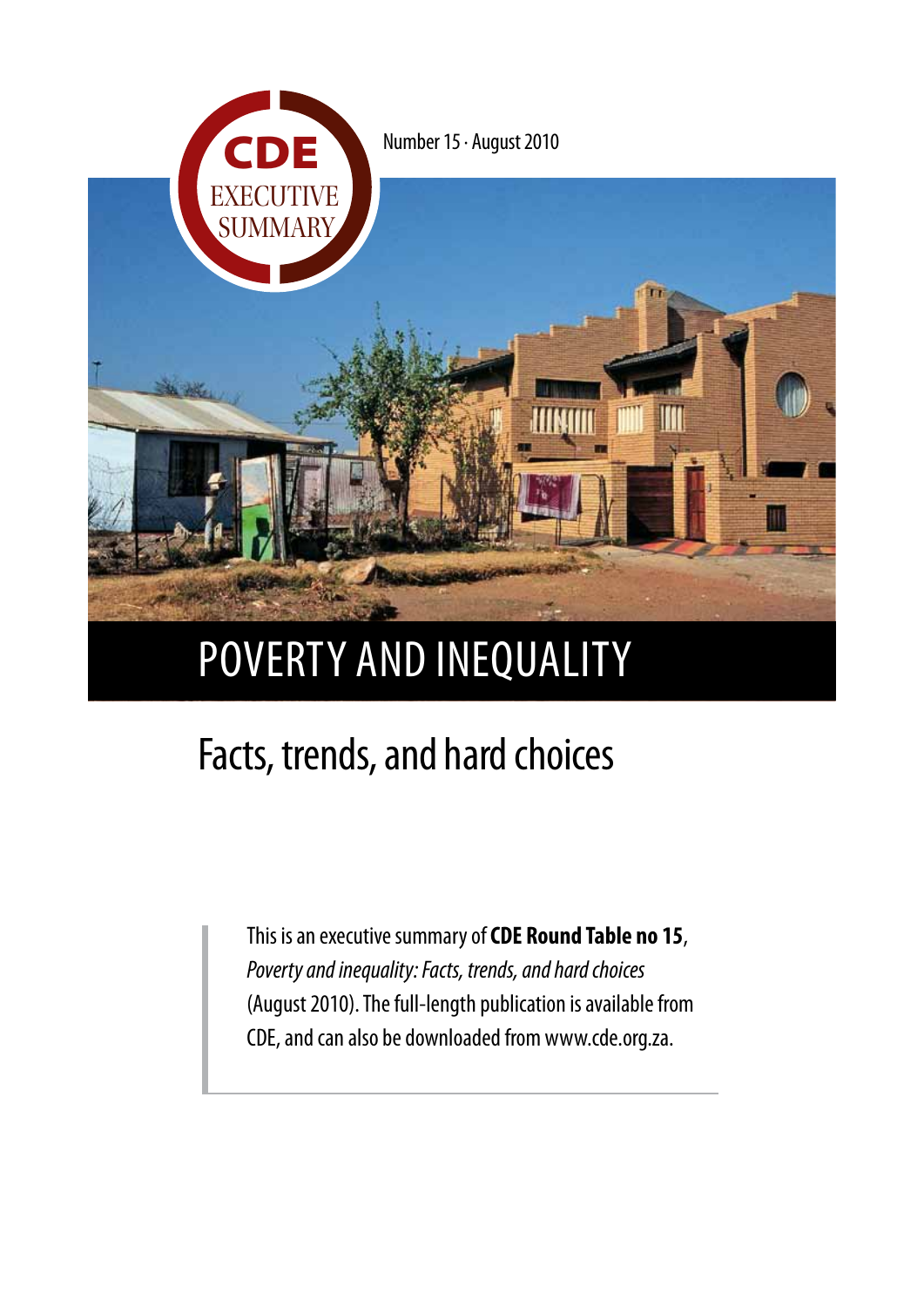

SOUTH AFRICA is one of the most unequal societies in the world. In some ways, this is hardly<br>Surprising: for most of the past century, national policy discriminated vigorously against the  $\mathbf{\mathcal{S}}$ surprising: for most of the past century, national policy discriminated vigorously against the majority of the country's population. In other ways, however, the level of present-day inequality is a surprise.

We have had 15 years of democracy, during which public spending has been radically reshaped. At its height, the apartheid state spent nine times more on each white person as it did on each black person; today, the state spends twice as much per capita on blacks as on whites. Add to that our aggressive programmes of affirmative action, the billions spent on black economic empowerment and the sheer weight of voter expectations, and it is remarkable that levels of inequality are no better than they were in the early 1990s, and may even have worsened.

What should we make of the stubborn persistence of inequality in our society, and what does it mean for public policy? How much of our anxiety about inequality is really a concern about the slow pace at which the economy has absorbed the unemployed? Should we be more concerned about the millions of people living in poverty, and the high levels of economic growth needed to deal with this, rather than trying to ensure that incomes are more equally distributed?

To explore these questions, CDE convened a Round Table in March 2010 at which some of South Africa's leading experts, together with Prof Paul Romer of Stanford University, wrestled with the politics and economics of inequality.

Thinking about policy options demands clarity about the underlying issues, which can be framed as a series of questions that informed the Round Table. These include:

- **•**  Is it fruitful to regard inequality as a priority, or should we focus instead on reducing poverty irrespective of its immediate impact on inequality?
- **•**  Are the roots of inequality in South Africa properly understood, and are they amenable to being changed more rapidly?
- **•**  Have existing policies helped or hindered the reduction of inequality and/or poverty on the required scale ?

It is worth highlighting some of the major debates at the outset. Throughout, the discussion was marked by a tension between the need to focus on inequality as opposed to focusing on mass poverty and unemployment, as the best way of improving the quality of people's lives. Some participants argued that addressing South Africa's high levels of inequality might be a precondition for achieving higher levels of economic growth. Others argued that the country ought to focus on the many people living in poverty, and pay less attention to how income is distributed. Some asserted that inequality might lead to political instability and social conflict; others suggested that high levels of unemployment were so corrosive that job-intensive economic growth should be the overriding priority.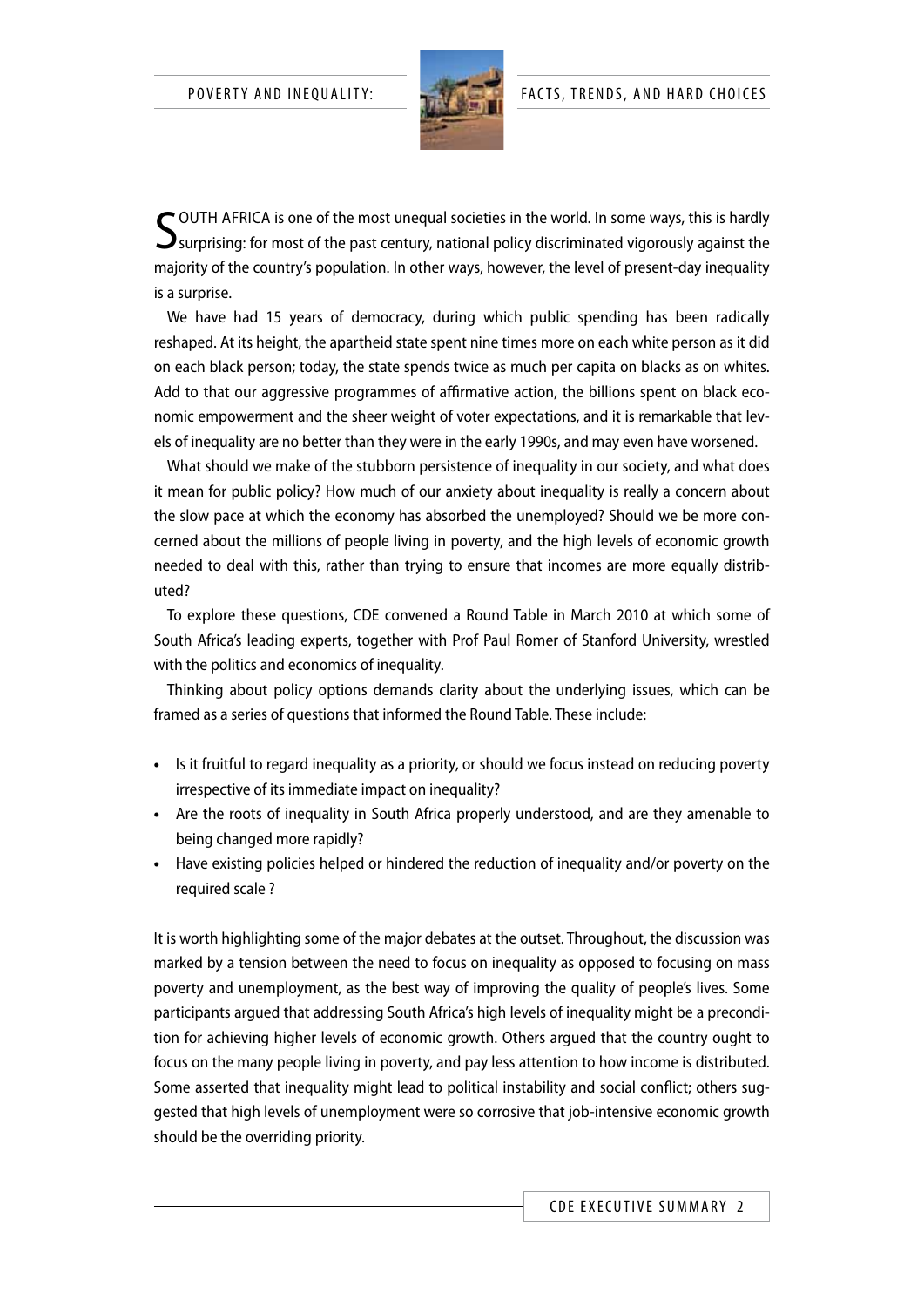

Apart from these substantive questions, some participants argued that the language of inequality, especially when reduced to the Gini coefficient, was inherently loaded, and tended to imply that policies that did not reduce income inequality had to be rejected, irrespective of their impact on other goals, including poverty alleviation. On the other hand, framing the debate on the basis of whether policies and institutions included or excluded people meant that more policy options might be available for consideration. Others pointed out that issues of affordability and longer-term sustainability were vital to the discussion.

## **K e y i n s i g hts f ro m the ro u nd ta b le**

What should be done about South Africa's deep and persistent inequality? Perhaps we first need to ask: 'What can be done about it?'

The first thing to recognise is the scale of the challenge. In 2008, the average income of the richest 10 per cent of households was nearly 40 times greater than the average income of the poorest 50 per cent. More dramatically still, the average income of the richest 10 per cent of households was nearly 150 times greater than that of households in the poorest 10 per cent.<sup>1</sup>

Estimates of income are seldom exact, but the scale of these differences is incontestable. What is clear is that, while there has been some modest progress for the very poorest, much of this can be ascribed to the introduction of social grants provided by the state rather than increased employment. The number of people receiving these grants has increased dramatically – from 2,5 million in 1999 to 14 million in 2009.<sup>2</sup> To the extent that these policies have assisted poor individuals and families, they are a significant achievement. However, even as the welfare net continues to expand, many people in government and outside it now believe that this approach has reached or exceeded the limits of affordability.

For those who see the narrowing of levels of inequality as the key indicator of progress, these are disturbing conclusions, made more so by some of the insights gained from the Round Table.

#### **The depth of poverty in South Africa is a major challenge.**

Poverty blights the lives of millions of South Africans. It represents a daunting challenge, but we have done too little to address it over the past 15 years.

#### **Poverty cannot be reduced without high and sustained rates of economic growth.**

The empirical evidence – demonstrated in one developing country after another – is clear: high rates of economic growth are essential for raising large numbers of people out of poverty. Faster economic growth is the only sustainable means of generating large numbers of new jobs in a short period. It also generates the resources that smart states can use to improve key public services such as schooling, policing, public transport, as well as improved urban and rural infrastructure.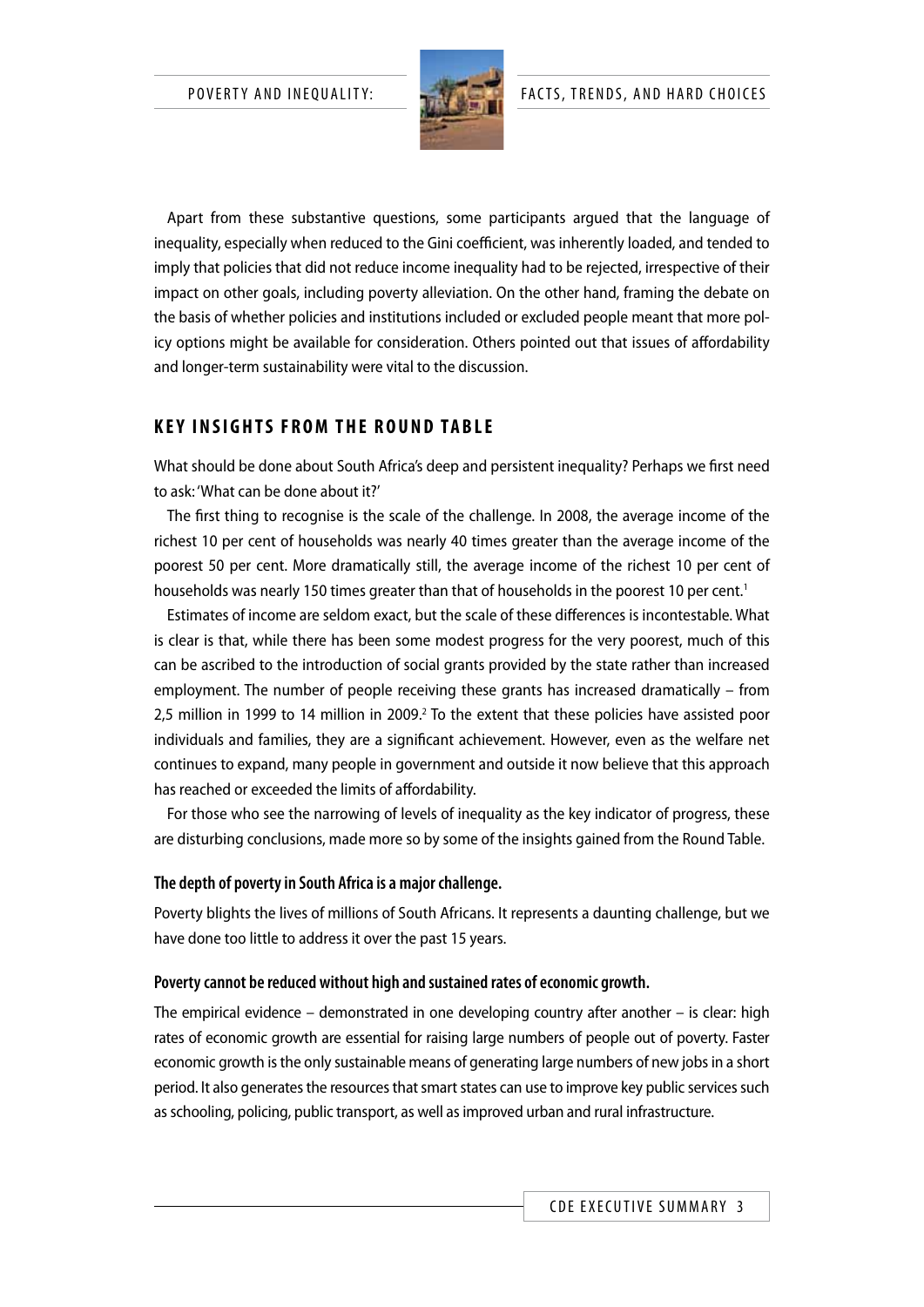

#### **Inequality in South Africa cannot be ignored.**

South Africa's high levels of inequality are a consequence of apartheid. They persist despite immense efforts by post-apartheid governments to widen the welfare net and redistribute benefits, rewards and opportunities. Over the past 15 years, public spending aimed at reducing poverty – including numerous subsidies to poorer communities and individuals – has increased dramatically, while new laws and regulations seek to shape outcomes normally left to market mechanisms. And yet, all these efforts have done little to reduce inequality, which may even have increased.

#### **Reducing poverty and dealing with inequality are not the same thing.**

A tension sometimes exists between steps needed to lift people out of poverty as rapidly as possible and those that might reduce inequality. International experience suggests that rapid economic growth can actually increase inequality in the short term, even when it creates jobs. However, it can also rapidly lift huge numbers of people out of poverty. By contrast, attempts to address income inequality through public spending often impact negatively on rates of growth in both the short and long term.

If redistributive spending diverts and reduces public and private expenditure on the physical, institutional and other infrastructure essential for higher growth, the rate of growth will be lower than it could be. As a result, mass poverty may be alleviated more slowly, if at all. It is not always possible, in other words, to reduce large-scale poverty while using public and private resources for redistribution aimed at inequality.

#### **The South African state is already highly redistributive, more so than most developing countries.**

More than a quarter of the country's residents receive social grants. Put this together with high levels of public spending on education, health care, housing, etc., and South Africa may well have built the most redistributive state in the developing world. Despite this, we remain one of the world's most unequal societies. How much further can redistributive polices be pushed?

#### **States are often not very good at redistributing income.**

One reason why South Africa's policies have not addressed inequality more effectively is that public spending is often profoundly inefficient. This usually impacts most on the poor, who are most dependent on effective public services, and for whom the inefficiencies of the state can have life-threatening implications.

Besides this, international experience has shown that state-driven redistribution programmes have an important unintended consequence: the creation of a culture of dependency. This is why many governments now introduce term limits to grants, or attach conditions for their continuation.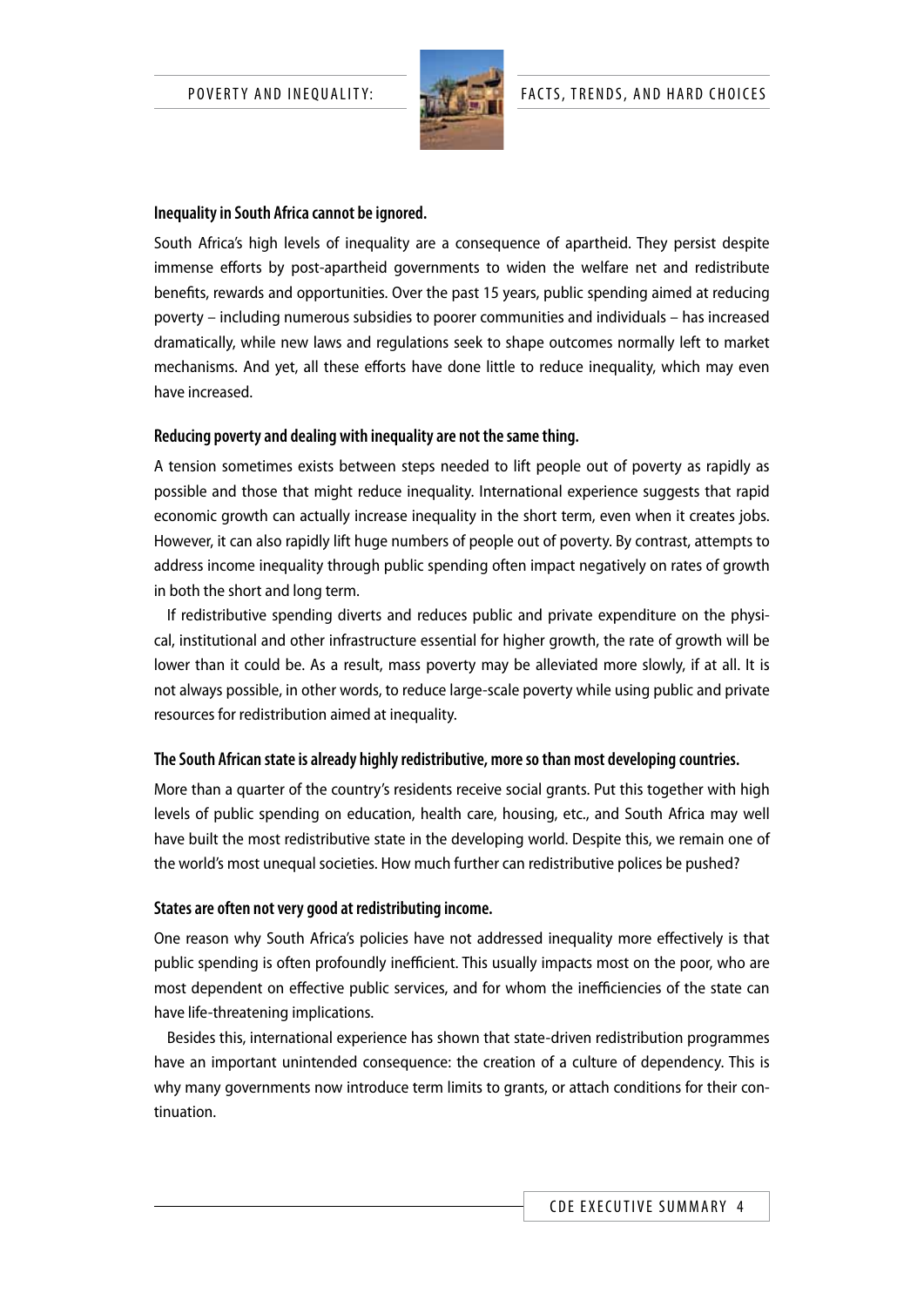

#### **Too many current policies have actually deepened inequality.**

South Africa's current growth path seeks to generate high-productivity, high-wage jobs, which raise the returns for those with education and skills while excluding those without them. The effect of this has been compounded by wage settlements, especially in the public sector, which have widened the gap between the employed and the unemployed, while also reducing the resources available to the state to deliver services to the poor. BEE, too, has helped to widen inequality among black South Africans. Many current policies help to ensure that the black share of income has risen more at the top end of the scale than lower down.

Unless there is a plausible route for individuals to move from poverty to higher levels of income based on their own efforts and achievements, it is difficult to see how poorer South Africans can feel that they have a chance at a better life.

#### **If we are to reduce poverty and inequality, we have to improve education and training systems.**

Most income inequality can be explained by the unequal distribution of human capital. Addressing this will require multiple interventions. Most importantly, we need to improve dramatically the performance of the vast majority of schools serving poorer South Africans, whose systemic failure is trapping poorer children in a life of poverty. Getting our schools right is a precondition for improving intergenerational mobility; only this can generate the skills, aptitudes and attitudes needed for advancement up the income scale.

We also need to improve our training systems, including effective vocational training for those in school and those who have left school. Further education and training needs to be dramatically improved, and private sector training expanded. These are vital rungs on the ladder of opportunity.

#### **Improving the education system will not reduce inequality in the short term.**

Important as it is, improving the education system will not significantly change the distribution of income in the short term. There are two reasons for this. First, educational outcomes are strongly influenced by factors outside the classroom, making it harder for children from poor or disorganised communities to acquire a good education. Second, even if successfully implemented, educational reform will take time to impact meaningfully on the structure of skills in the labour market, and even longer to impact on levels of inequality. The reason for this is obvious: new entrants into the labour market are only a tiny fraction of the labour force, so it takes time for the impact of better education to be felt throughout the working population. While their improved education will prepare younger workers for better-paying jobs, it will do nothing for the millions whose education has been compromised.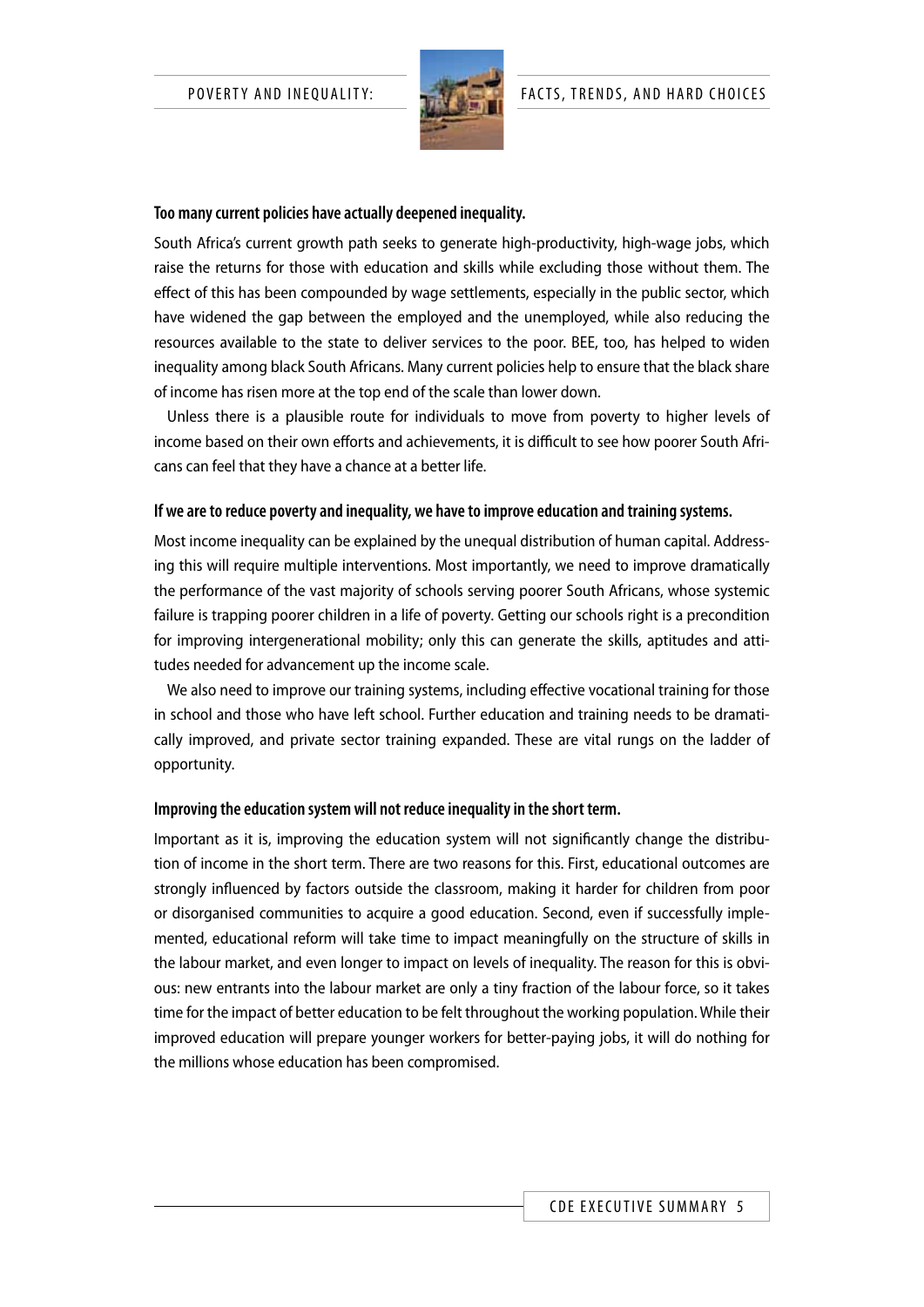

#### **Higher and more job-intensive growth is South Africa's best strategy for dealing with poverty.**

If the economy were to grow more rapidly, it would generate many more jobs. The benefits of a job – almost any formal job – are often not sufficiently appreciated.

One of the consequences of long-term unemployment is the declining employability of those who are without work for long periods. This is because the unemployed lose the skills and aptitudes needed for work. Given the weaknesses of our school system, this means that many of those whose education was compromised have seen their employability decay further because they have not found gainful employment in which to learn these skills.

It may seem paradoxical, but it is precisely because the education system is so weak that the only feasible way of increasing the employability of the unemployed is to maximise the number of people who actually get jobs. Pursuing policies that generate job-intensive growth can create powerful self-reinforcing processes as people in jobs acquire the skills and aptitudes that workplace experience can deliver, making them more productive and more employable. This is the only sustainable process that can lift large numbers of poor people out of poverty. Dramatically increased employment – and all that flows from this – is the essence of broad-based empowerment.

#### **C o ncl udi n g rem a rk s**

South Africa faces a difficult choice. We could choose to renew and redouble existing redistributive policies, with the state seeking to provide more income support to the poor through increased welfare spending, enlarged public works programmes, and more spending on the 'social wage'. Properly implemented, this would make a marginal difference to poverty and income inequality. Poorly implemented, the additional spending will simply be captured by the non-poor – 'tenderpreneurs', civil servants, and others.

Whatever the quality of implementation, this approach will be problematic. The first and most obvious challenge is that of affordability: even before the recent recession, there was a widening consensus that public spending was becoming unsustainable. While there is scope to improve the mix and efficiency of state spending, we may have exhausted the inequalityreducing potential of our present trajectory.

Increased spending on redistributive policies will also have adverse effects on our growth potential. Every rand spent on transfers is a rand not spent on fixing schools, building roads and ports, and creating more efficient cities and towns. Moreover, some redistributive spending will deepen costly forms of dependency, and further restrict economic growth.

This approach will also place the state in an ever deepening trap. As growth fails, pressures will mount to expand redistribution even further – increasing the value of each individual grant; widening eligibility for such grants; increasing the number of no-fee schools; subsidising the rising costs of electricity, housing, water, and so on. The only way to pay for all this will be to raise already high taxes, which will hamper our growth prospects.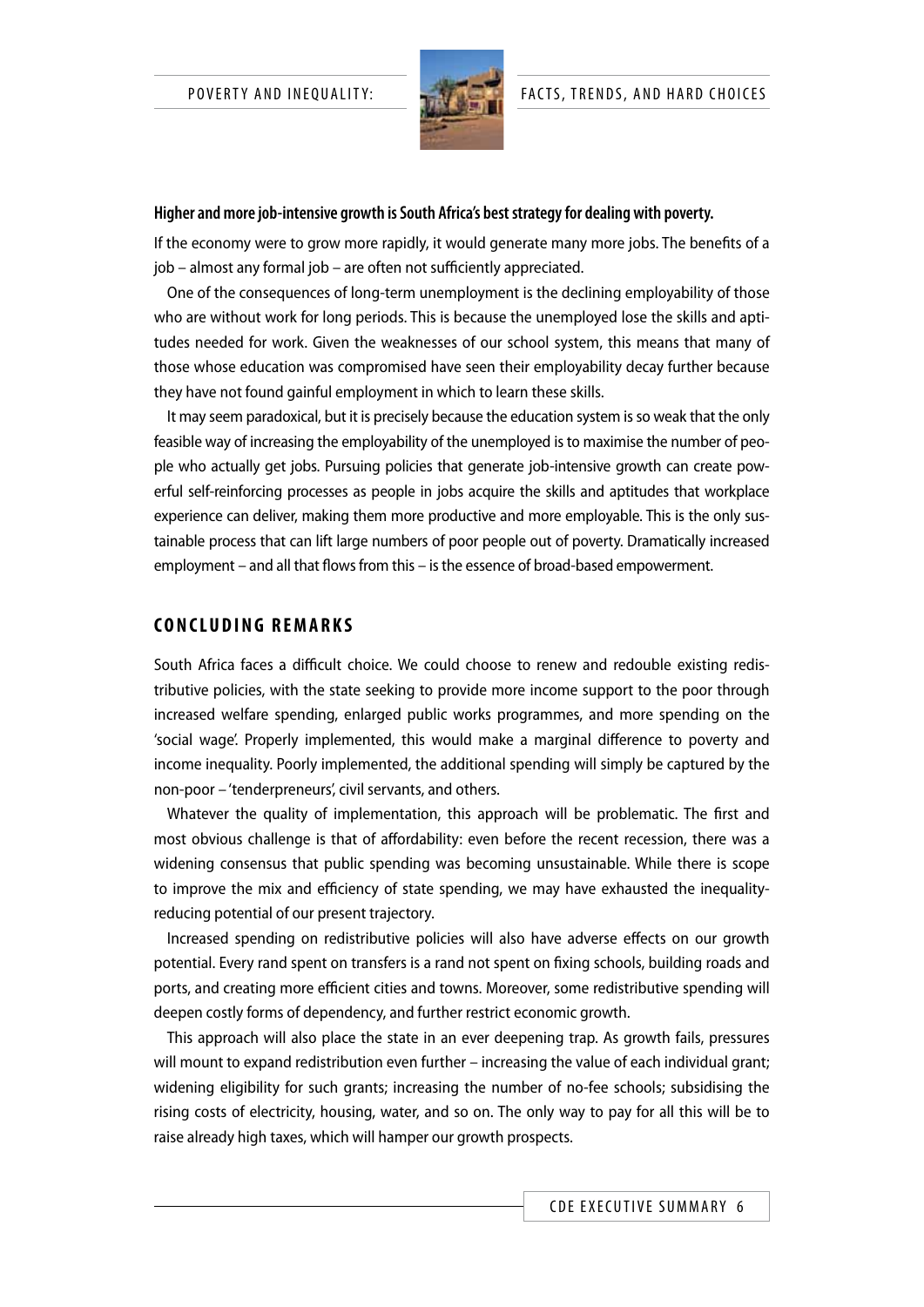

The current redistributive model is unsustainable. Instead, we should learn from the impressive performance of many countries in the developing world, and focus as single-mindedly as possible on adopting and implementing policies that will maximise sustained economic growth.

'Going for growth' will pay off in the form of far higher levels of national income, much higher employment rates, and the consequent lifting of millions of people out of poverty. Higher levels of economic growth will necessarily entail faster expansion of formal employment, with more and more people being drawn into the formal wage economy. Instead of seeing their human capital corrode through unemployment, millions will obtain real workplace experience, on-thejob training, and the psychological and cultural attributes needed to become more employable. Such a strategy would also create a sense of participation and inclusion in our society that no amount of redistributive spending could hope to achieve.

There is something to the argument that South Africa's high levels of inequality are potentially destabilising and create fertile ground for populist politics. Given the country's past, and the racialised character of inequality, these dangers are clear and present. However, we need to think carefully about *how* inequality is transformed into political discontent and possible instability. This can occur, in part, through political mobilisation and rhetoric. So, to the extent that inequality has the potential to destabilise South Africa, we need to recognise the importance of how politicians engage with, and help define, the issues of inequality and its persistence.

Politicians' rhetoric works more successfully if people are dissatisfied with the status quo, and many clearly are. However, the source of this discontent cannot be assumed to be high levels of income inequality. Many people are discontented because they feel excluded from the main currents of economic and social life, and locked out of the world of opportunity. This perception and the associated resentment is exacerbated by growing evidence of corruption – with wellconnected people often getting the high-paying jobs and most lucrative opportunities, with employment, services and benefits often being allocated on the basis of who you know rather than how you perform.

It may be, in other words, that it is not the Gini coefficient or the underlying distribution of income that leads to discontent. It is rather the pervasive sense that the unemployed have become 'outsiders', that they are locked out of the economy. It may be wrong, then, to equate high levels of inequality with high levels of frustration and discontent, and it may be better to see high levels of unemployment and lack of opportunity as the core source of potential political instability.

In this light, a vital lesson can be learnt from Brazil, our long-time rival for the title of the world's most unequal society. In that country, rapid economic growth, combined with a modest extension of welfare spending, has dramatically reduced poverty – from nearly 30 per cent of the population in the late 1990s to about 16 per cent today – combined with a fall in inequality.<sup>3</sup> The jury is still out on the precision of some of these numbers, but what is abundantly clear from this experience is that rapid increases in the number of people with jobs greatly lightens pressures on politicians to do something about inequality.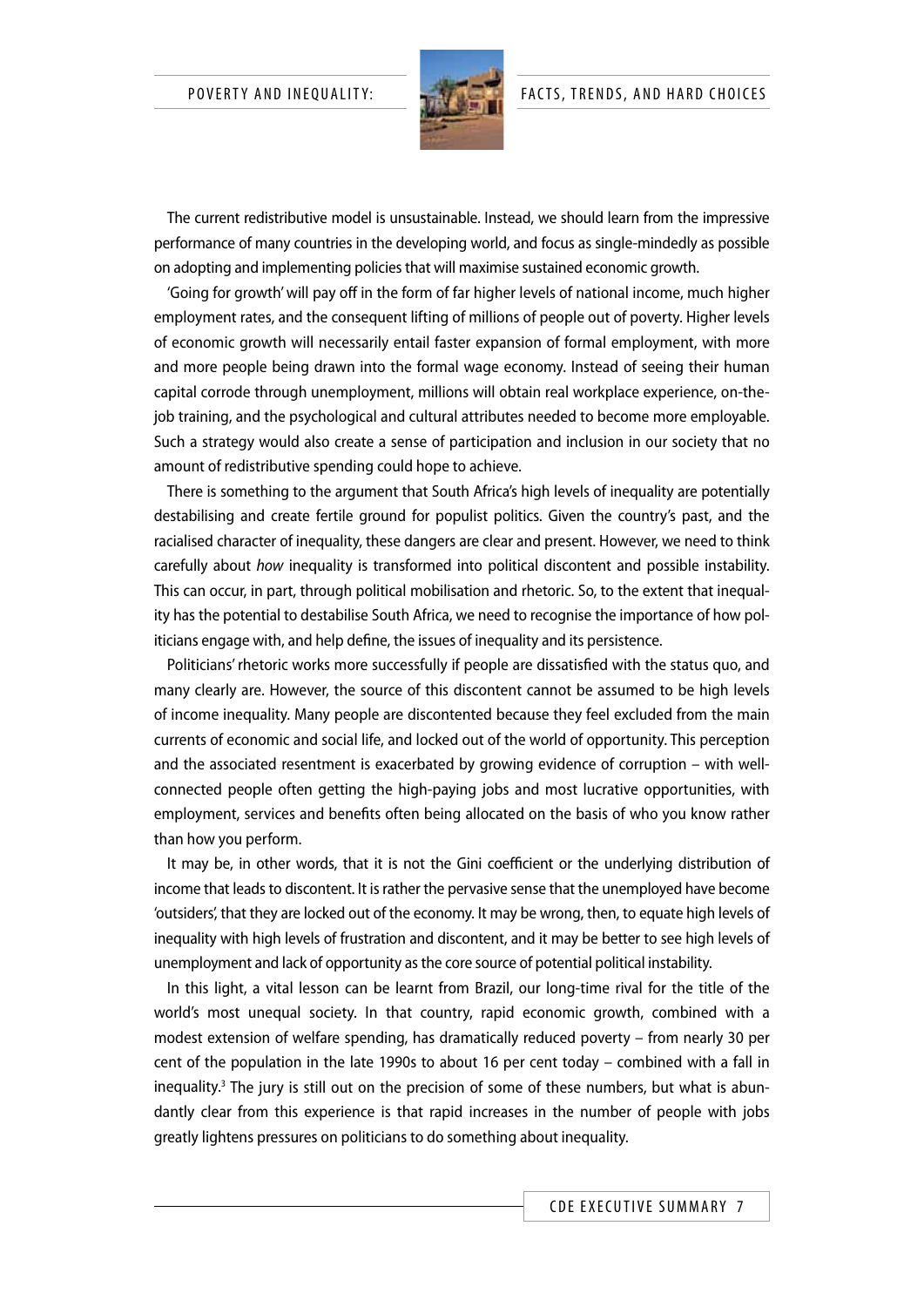

Rapid economic growth has a proven capacity to address large-scale poverty and, in time, inequality. It is the only sustainable approach available, and the only approach that will empower millions of South Africans.

In the short and medium term, redistribution cannot do what finding a job can. It can marginally ameliorate the worst poverty, but it cannot create the sense of self-worth resulting from full participation in a society.

South Africa needs to create a more inclusive and larger economy as quickly as possible. Doing that demands high and sustained economic growth, and a massive increase in the number of formal sector jobs.

### **E ndn otes**

- 1. Derived from data in M Leibbrandt et al, Trends in South African income distribution and poverty since the fall of apartheid, OECD Social, Employment and Migration Working Paper No 101, 2010.
- 2. SASSA, Statistical report on social grants, Report no 26, January 2010, Pretoria, p8.
- 3. Marcelo Cortes Neri, Consumers, producers and the new middle class: Poverty, inequality and the determinants of class in Brazil, Fundacão Gertulio Vargas, 2009, available at http://www.fgv.br/ibrecps/cpc/index\_eng.htm.

This is an executive summary of **CDE Round Table no 15**, *Poverty and inequality: Facts, trends, and hard choices* (August 2010). The full-length publication is available from CDE, and can also be downloaded from www.cde.org.za.